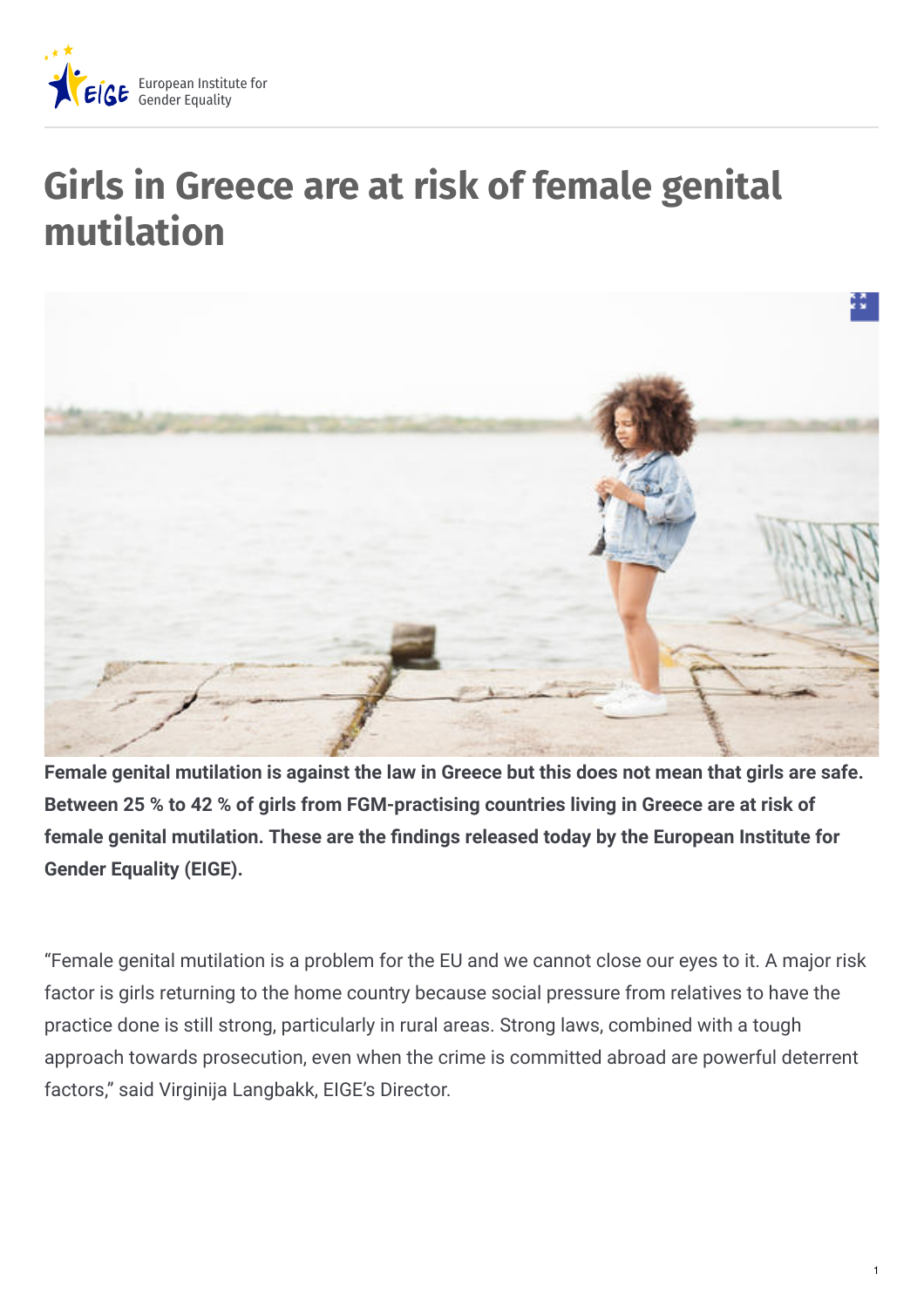Greece was one of the six countries where EIGE estimated the risk of female genital mutilation. The other countries include Belgium, France, Italy, Cyprus and Malta. Numbers of girls at risk range from 44,106 in France to 132 in Cyprus. These figures reflect the latest number of first and secondgeneration girls from FGM-practising countries, such as Egypt, Guinea and Somalia, who are living in the EU Member States. Although levels of risk have slightly decreased since 2011, the number of girls at risk of female genital mutilation is on the rise in Belgium and France, due to a growing number of second-generation girls.

"It is unacceptable that in the 21st century there are a number of girls in Greece who are at risk of female genital mutilation. With the ratification of the Istanbul Convention, we intend to put an end to it. The principle of extraterritoriality will ensure that if female genital mutilation is done to girls when they go abroad, the crime will be prosecuted in Greece. It is also against the law for anyone to encourage the practice, either in private or in public," said Fotini Kouvela, Greek Secretary General for Gender Equality.

Despite a number of girls at risk, the research shows that communities are starting to turn away from the practice because of integration efforts and laws. In Greece, young women from second generations, especially from Egypt, Nigeria, Somalia and Sudan feel less tied to the practice and have strong opinions against it. When migrants from FGM-practising countries move to Europe, they gain new information about the practice, such as the laws against it and the damaging effects on sexual and reproductive health.

With migration to the EU from FGM-practising countries ongoing, it is crucial that Member States deal with new arrivals in a gender-sensitive way. From 2011 to 2016, the number of asylum-seeking girls from FGM-practising countries to Greece grew from ten to 1,123. Around 5 % of these girls are at risk of female genital mutilation. Governments are recommended to implement gender-specific asylum procedures, even if they introduce fast-track border procedures for arrivals. Such provisions can help prevent female genital mutilation. For example, protecting victims at entry points and reception centres, ensuring gender-sensitive risk assessment upon arrival and onward specialised referral and care.

EIGE aims to increase knowledge and data on female genital mutilation in the EU. These results complement EIGE's previous risk estimations of female genital mutilation in Ireland, Portugal and Sweden.